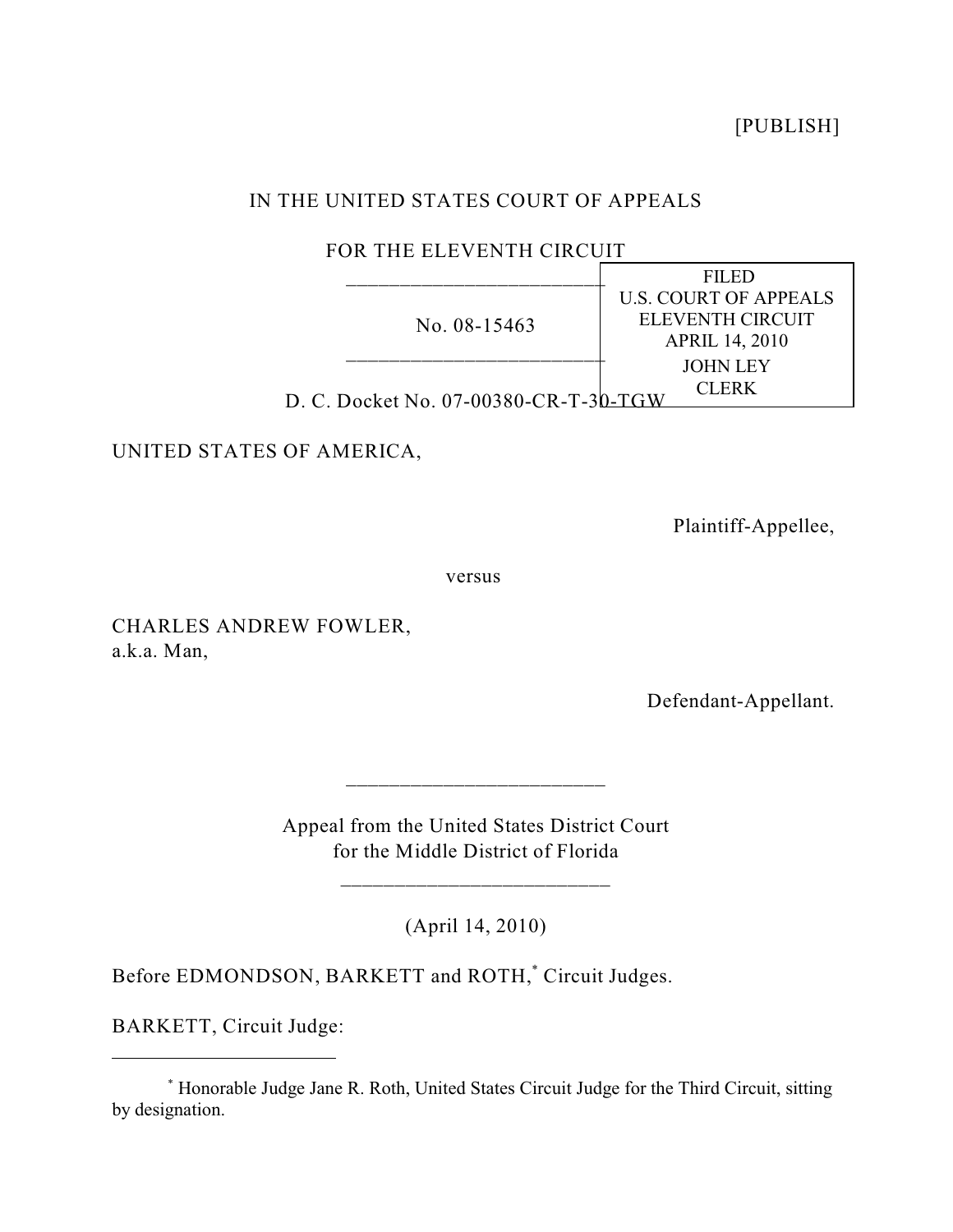Charles Andrew Fowler appeals his conviction for murder with the intent to prevent a person from communicating information about a federal offense to a federal law enforcement officer or judge of the United States, in violation of 18 U.S.C.  $\S$  1512(a)(1)(C). Fowler argues that the government failed to present sufficient evidence to support his conviction. We affirm.

## I. BACKGROUND

In March 1998, Christopher Gamble, Jeffrey Bouyie, and Andre Paige robbed a Holiday Inn in Dundee, Florida. They then decided they would rob a NationsBank the next morning, and they recruited Fowler and Robert Winston to help them. Fowler and Winston had a stolen Oldsmobile that they used to surveille the bank and that they intended to use in the robbery. After surveilling the bank, they retrieved guns, masks, and gloves, and went to the Oakland Cemetery to prepare for the bank robbery. After concocting their plan, the five men donned black clothing and started drinking, taking drugs, and listening to music. Shortly before daybreak, Fowler left the car to use cocaine, because he did not want the others to see how much he had.

While Fowler was away, Haines City Police Officer Todd Horner drove up behind the stolen Oldsmobile and shone its spotlight at the car and its occupants. The Oakland Cemetery was known as a high-crime area, particularly for drug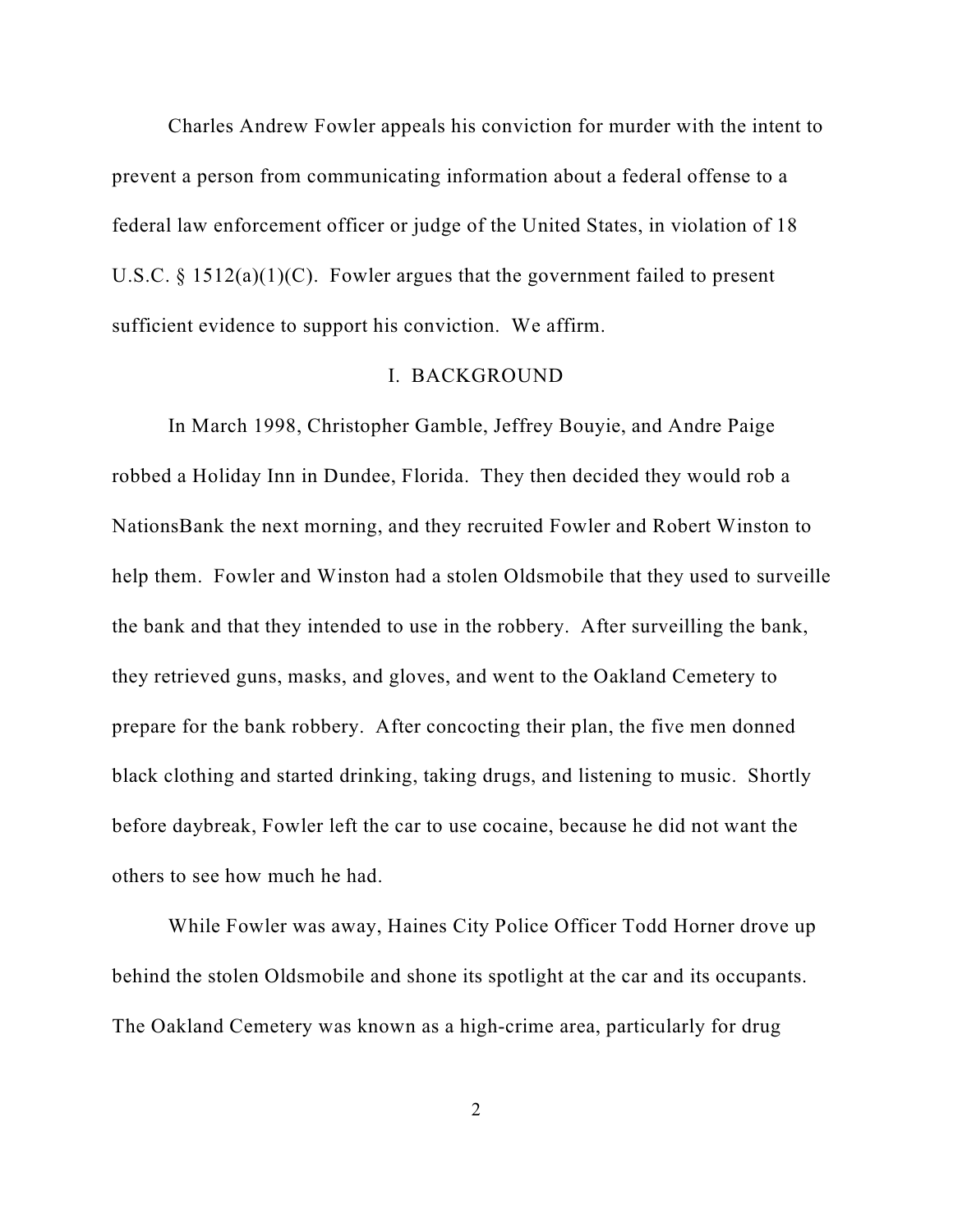trafficking, and as a place for leaving stolen cars. Officer Horner called the Haines City police dispatcher and reported that he was going to investigate a suspicious vehicle. He approached the group and told them not to move.

At trial, Gamble testified that Officer Horner then pulled out a gun and told the group to give him their names so that he could check for outstanding warrants. At that point, Fowler snuck up behind Officer Horner and Gamble started talking to Officer Horner to distract him. Once Fowler was directly behind Officer Horner, Fowler grabbed Officer Horner's gun and Gamble, Winston, and Paige helped Fowler gain control of it. At trial, Gamble explained that they had subdued Officer Horner because "by the clothing that we had on  $-I$  mean it happened so fast, we didn't have time to throw the clothes off and look like regular people. We was [sic] going to rob a bank. So, it was evident. He sees all this black, you know. He knowed [sic] that something ain't right, and he knowed [sic] before that I was robbing." Because it was spring in Florida, it was suspicious that all of the occupants were wearing black clothes and gloves.

Gamble told Officer Horner to relinquish the gun and that nothing would happen to him. Officer Horner then gave Fowler the gun and asked Gamble, "Chris, why are you doing this?" Gamble testified that when Officer Horner called him by his first name, the rest of the group lost control and "went a little crazy,"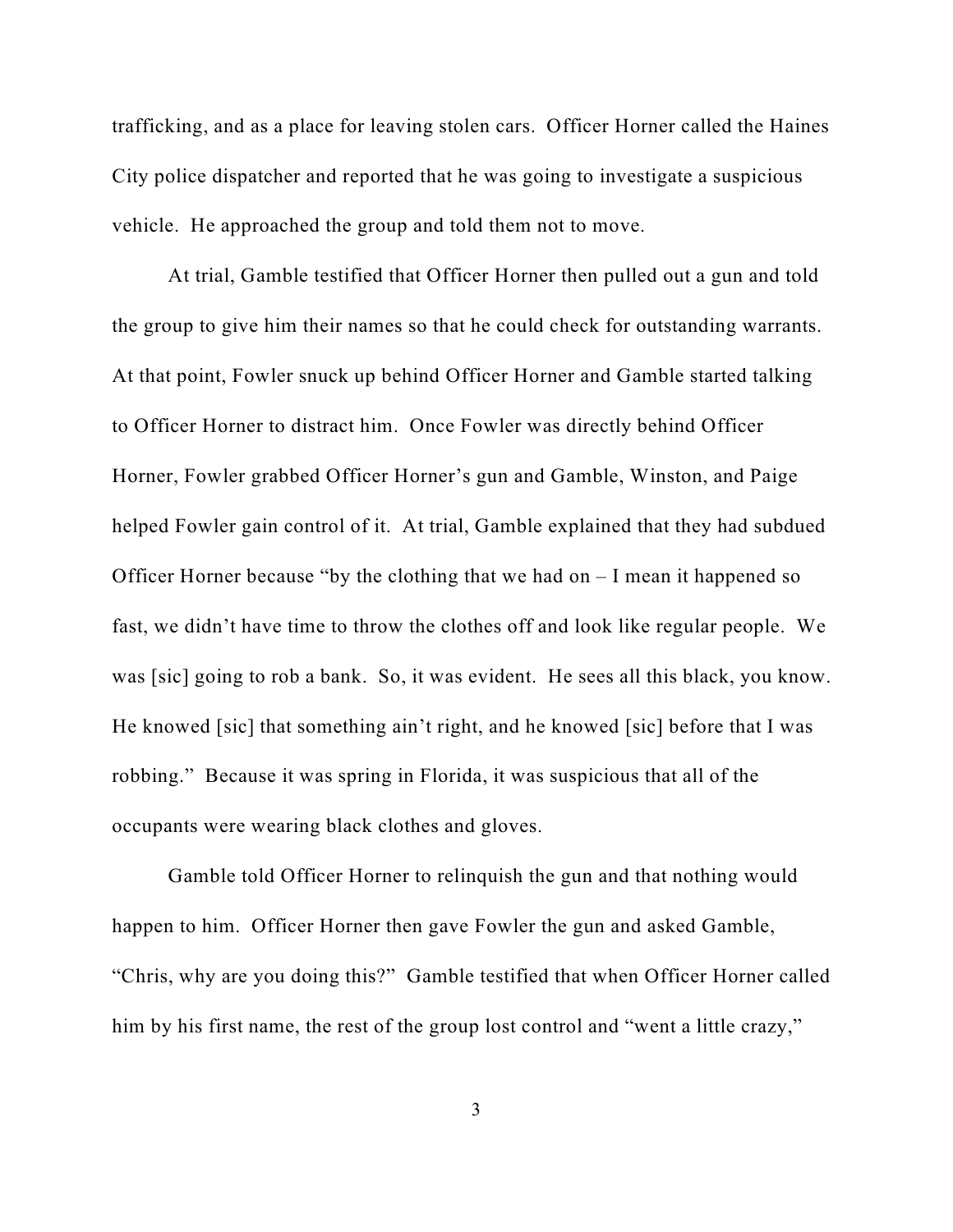and Fowler stated that they would not be able to "walk away from this thing."

Fowler told Officer Horner to get on his knees. Gamble told Fowler to calm down and to give him the gun. Gamble reminded Fowler that Officer Horner knew only Gamble's name; if anything happened, Gamble would handle it and nothing would happen to Fowler. In the midst of the conversation, Bouyie yelled from the car, "kill that cracker," and Fowler shot Horner in the back of the head.

Gamble was later arrested and convicted for robbing an ABC Liquor Store in 1999 and was sentenced to 20 years' imprisonment in a state prison. In March 2002, while serving his sentence, Gamble called Polk County law enforcement officials and told them he had robbed the Holiday Inn the night that Officer Horner was killed. He eventually told them that Fowler had murdered Horner. Gamble subsequently pled guilty to federal crimes, including the Holiday Inn robbery, and received a life sentence with a consecutive sentence of 107 years' imprisonment.

In 2007, Fowler was indicted for murdering Officer Horner with the intent to prevent Horner from communicating information about a federal offense<sup>1</sup> to a federal law enforcement officer or judge of the United States, in violation of 18

<sup>&</sup>lt;sup>1</sup> The federal offenses that Fowler is alleged to have tried to conceal were: (1) the robbery of a Holiday Inn in violation of 18 U.S.C. § 1951; (2) conspiracy to commit bank robbery in violation of 18 U.S.C. §§ 371 and 2113; (3) conspiracy to commit robbery in violation of 18 U.S.C. §§ 371 and 1951; (4) possession of a firearm by a convicted felon in violation of 18 U.S.C. § 922(g); and (5) possession of cocaine and marijuana in violation of 21 U.S.C. § 844.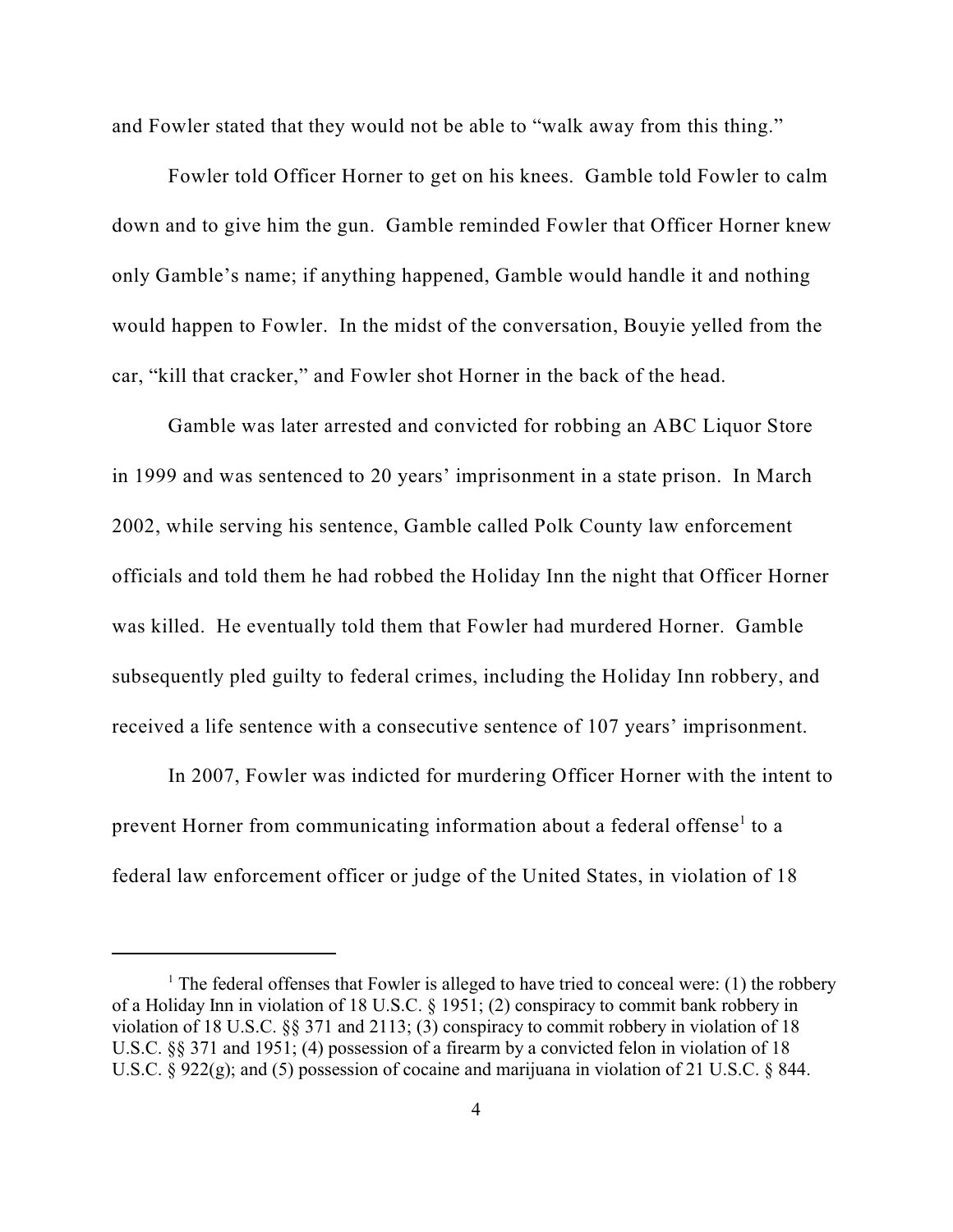U.S.C. § 1512(a)(1)(C) ("Count 1").<sup>2</sup> The jury found Fowler guilty on both counts, and the court sentenced him to life imprisonment for Count 1 and ten years' imprisonment for Count 2, which were to run consecutively.

## II. DISCUSSION

In relevant part, 18 U.S.C. § 1512(a)(1)(C) provides that it is a federal criminal offense to "kill[] . . . another person, with intent to . . . prevent the communication by any person to a law enforcement officer or judge of the United States of information relating to the commission or possible commission of a Federal offense  $\dots$ ."<sup>3</sup> Thus, for the government to prove a violation of  $§ 1512(a)(1)(C)$  it must show: (1) the defendant knowingly and willfully killed a person; and (2) the defendant killed the person with the intent to prevent the communication of information "relating to the commission or possible commission of a  $[f]$ ederal ... offense ...." 18 U.S.C. § 1512(a)(1)(C).

There is no question that Fowler killed Officer Horner with the intent to prevent his further investigation and discovery of the group's criminal activities.

<sup>&</sup>lt;sup>2</sup> Fowler was also indicted for knowingly using and carrying a firearm, during and in relation to a crime of violence for which he could be prosecuted in a federal court, in violation of 18 U.S.C. §§ 924(c)(1)(A) and (j)(1), 1111(a), and 2 ("Count 2").

<sup>&</sup>lt;sup>3</sup> We view the evidence in the light most favorable to the government, and all "reasonable" inferences and credibility determinations are drawn in favor of the verdict." United States v. Simpson, 228 F.3d 1294, 1299 (11th Cir. 2000). A verdict of guilty cannot be disturbed "unless no trier of fact could have found guilt beyond a reasonable doubt. United States v. Lyons, 53 F.3d 1198, 1202 (11th Cir. 1995).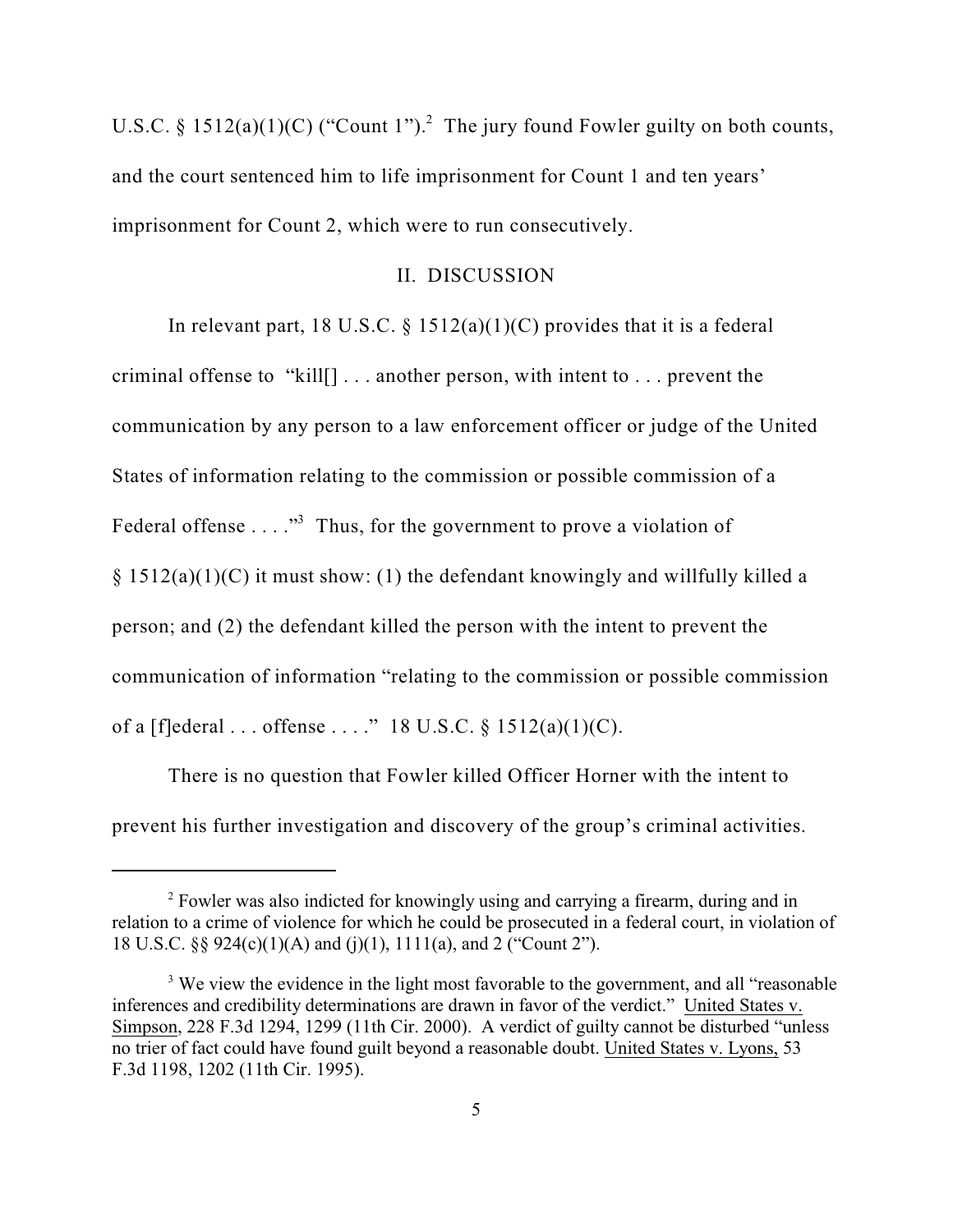Fowler argues, however, that no evidence was presented either that: (1) it was likely that there would be a federal investigation of any of the federal crimes involving Fowler and his group; or (2) it was likely that the information Officer Horner might have obtained would have been transferred to a federal officer or federal judge by Officer Horner. Thus, Fowler contends the government failed to prove the federal nexus to the murder, which is an essential element of a violation of  $\S 1512(a)(1)(C)$ . Fowler misperceives the requirements of the statute.

Nothing in  $\S 1512(a)(1)(C)$  requires proof that a federal investigation is ongoing, imminent, or likely. To the contrary, the statute explicitly provides that the murder must have been intended to prevent communication relating to the "possible commission" of a federal offense. Id. (emphasis added). Fowler's sufficiency argument is based on his incorrect assertion that the federal nexus required by  $\S 1512(a)(1)(C)$  requires proof that the victim would have likely communicated information relating to the possible commission of a federal offense to federal authorities. In construing the statute this way, Fowler focuses on the victim's state of mind instead of, as the statute requires, the defendant's state of mind. His approach has been rejected by the majority of our sister circuits and by this court in United States v. Veal, 153 F.3d 1233, 1251-52 (11th Cir. 1998), which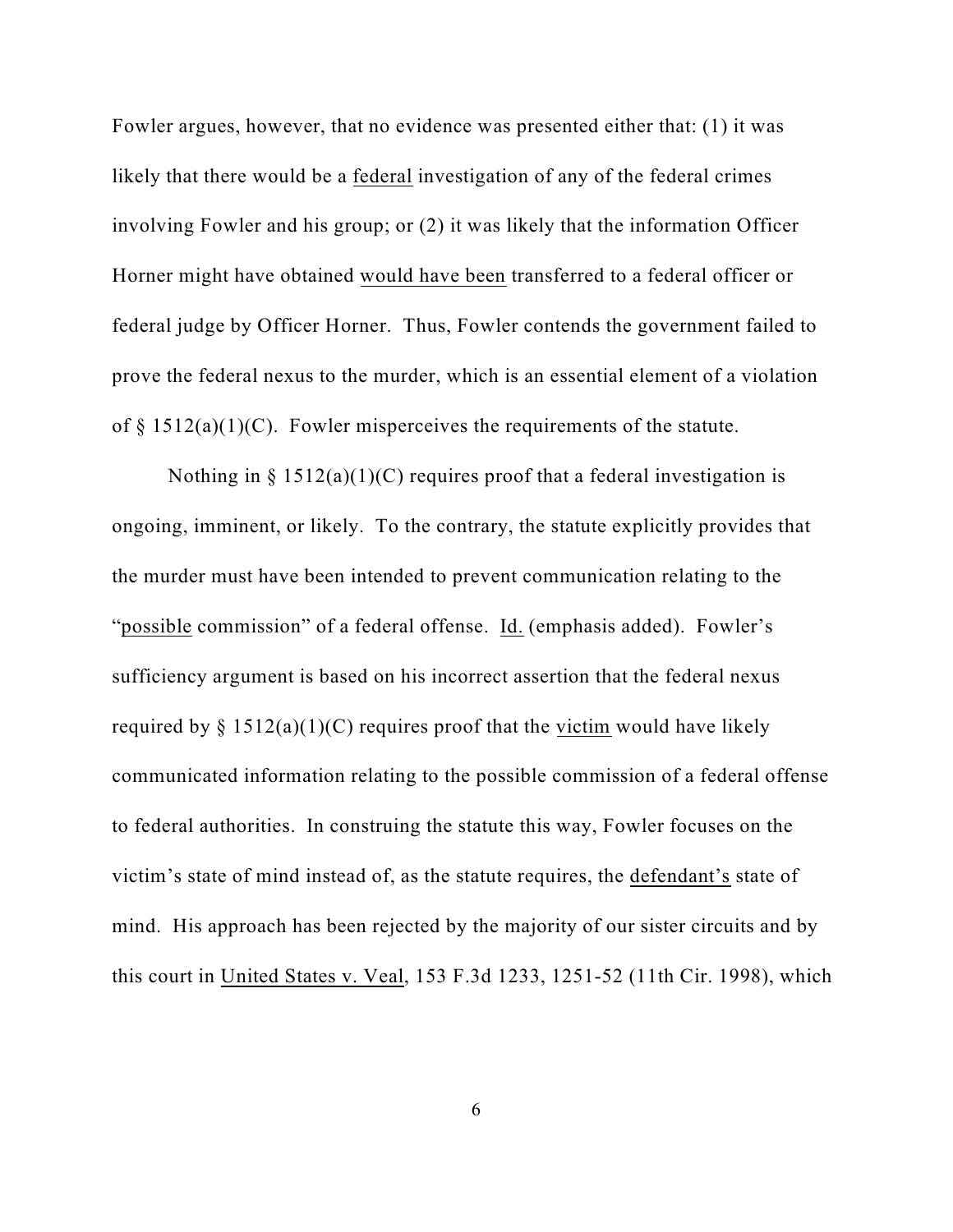addressed the similarly-worded  $\S 1512(b)(3).$ <sup>4</sup>

In Veal, this court rejected a similar argument directed at  $\S$  1512(b)(3), which prohibits intimidating or threatening a person with intent to "hinder, delay or prevent the communication to a law enforcement officer or judge of the United States of information relating to the commission or possible commission of a Federal offense."  $\S 1512(b)(3)$  (emphasis added). This court held that to prove the required federal nexus, the government need prove only that there was "the possibility or likelihood . . . that information would be transferred to federal authorities." Veal, 153 F.3d at 1251-52 (emphasis in original).

In order to establish a violation of  $\S$  1512(a)(1)(C), the same issue as the one currently before the court, the First, Second, Fourth, Fifth, Sixth, Seventh, Eighth, and Tenth Circuits have all held that the government need not prove that a federal investigation is underway or imminent, but rather only that the defendant intended to prevent the murder victim from potentially communicating with federal law

<sup>&</sup>lt;sup>4</sup> In relevant part, 18 U.S.C.  $\S$  1512(b)(3) provides that it is a federal offense to

<sup>[</sup>K]nowingly use[] intimidation, threaten[] or corruptly persuade[] another person, or attempt[] to do so, or engage[]in misleading conduct toward another person, with intent to . . . hinder, delay or prevent the communication to a law enforcement officer or judge of the United States of information relating to the commission or possible commission of a Federal offense . . . ." (emphasis added).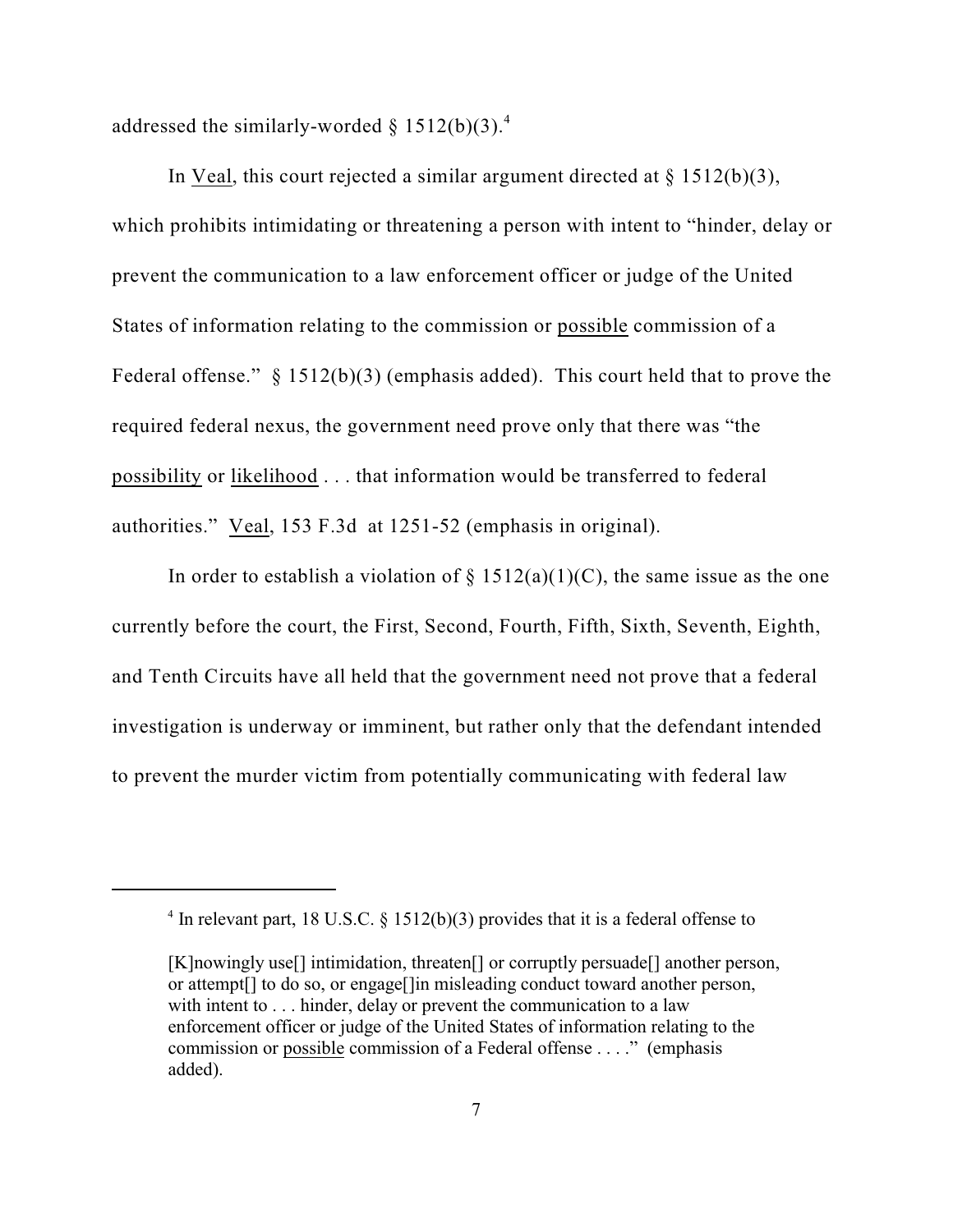enforcement officials generally about a possible federal offense.<sup>5</sup> Subjective proof that the victim actually or likely would have provided information to federal authorities is not required; the defendant's intent is what matters. Accord United States v. Wright, 536 F.3d 819, 824 (8th Cir. 2008) ("the government need not prove that the defendant knew a federal investigation was underway, or even contemplated, or that defendant intended to prevent the victim from communicating with federal officials" but "that at least some part of a defendant's motive in killing that victim was to prevent communication with law enforcement

 $5$  See United States v. Wright, 536 F.3d 819, 824 (8th Cir. 2008), cert. denied, 129 S. Ct. 1656 (2009); United States v. Harris, 498 F.3d 278, 286-87 (4th Cir. 2007) cert. denied, 128 S. Ct. 1703 (2008); United States v. Serrata, 425 F.3d 886, 897-898 (10th Cir. 2005) (in § 1512 cases "imminence of a federal investigation is of little or no consequence") (collecting cases); United States v. Bailey, 405 F.3d 102, 108 (1st Cir. 2005) (rejecting defendant's argument that similarly-worded and interpreted obstruction statute, § 1512(b)(3), "requires an existing or imminent federal investigation at the time of the defendant's misleading conduct"); United States v. Jefferson, 149 F.3d 444, 446 (6th Cir. 1998) (sufficient evidence that a murder had been motivated in part by a desire to eliminate a witness even though the murder could not have been intended to prevent the victim from reporting a robbery because the robbery had not yet been committed); United States v. Romero, 54 F.3d 56, 62 (2d Cir. 1995) ("The victim need not have agreed to cooperate with any federal authority or even to have evinced an intention or desire to so cooperate. There need not be an ongoing investigation or even any intent to investigate. Rather, the killing of an individual with the intent to frustrate the individual's possible cooperation with federal authorities is implicated by the statute."); United States v. Edwards, 36 F.3d 639, 645 (7th Cir. 1994), abrogated on other grounds, (holding that the essential mental state for violation of  $\S 1512(a)(1)(C)$  is that "the defendant believed that a person might furnish information to federal officials and that he killed or attempted to kill that person in order to prevent such disclosure") (second emphasis added); United States v. Galvan, 949 F.2d 777, 783 (5th Cir. 1991). But see United States v. Bell, 113 F.3d 1345, 1349, 1357 (3d Cir. 1997) (holding that "the government may carry [its] burden [of proving a federal nexus] by showing that the conduct which the defendant believed would be discussed in these communications constitutes a federal offense, so long as the government also presents "additional appropriate evidence" and that the defendant's knowledge of the federal involvement or the officer's status as a federal officer is "irrelevant").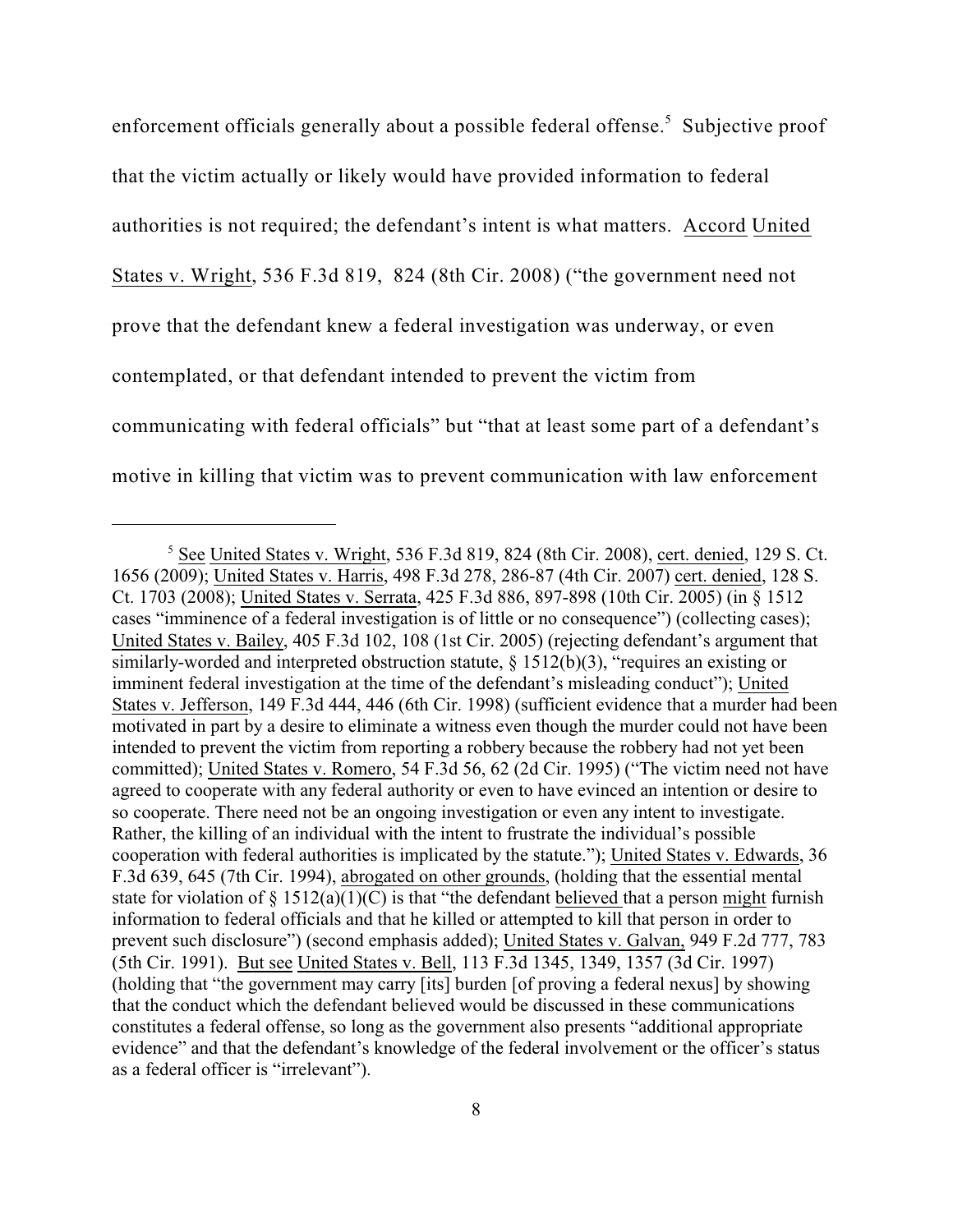officials in the investigation of a possible federal crime") (emphasis, citation, and internal quotation marks omitted); United States v. Harris, 498 F.3d 278, 286-87 (4th Cir. 2007) ("So long as the information the defendant seeks to suppress actually relates to the commission or possible commission of a federal offense, the federal nexus requirement is established . . . Thus, under the plain meaning of the applicable statutory language, the government need not prove any state of mind regarding whether the potential investigation that a defendant sought to affect would be conducted by federal officers.") (emphasis omitted); United States v. Galvan, 949 F.2d 777, 783 (5th Cir. 1991) ("[T]he statute focuses on the defendant's intent: whether she thought she might be preventing [the witness's] future communication of information") (emphasis added).

We now join our sister circuits and apply the rationale in Veal, holding that the possible or potential communication to federal authorities of a possible federal crime is sufficient for purposes of section  $1512(a)(1)(C)$ . See id. at  $1251-52$ ,  $1251$ n.26. 6

 $6$  Fowler's reliance on United States v. Ronda, 455 F.3d 1273 (11th Cir. 2006) is misplaced. That case involved police officers falsifying evidence and making false statements in the investigation of police shootings, and the evidence adduced at trial was that, when a police officer fires his weapon, a "'massive investigation'" ensues, which included consultation with federal officials. Id. at 1285-86. This court held that the evidence was sufficient for the federal nexus required for a § 1512(b)(3) conviction. Id. at 1287. Though there was evidence presented in Ronda that it was likely that the evidence would have been transferred to federal authorities, the Ronda court focused on and unequivocally adopted the Veal standard that criminal liability under "Section 1512(b)(3) 'does not depend on the existence or imminency of a federal case or